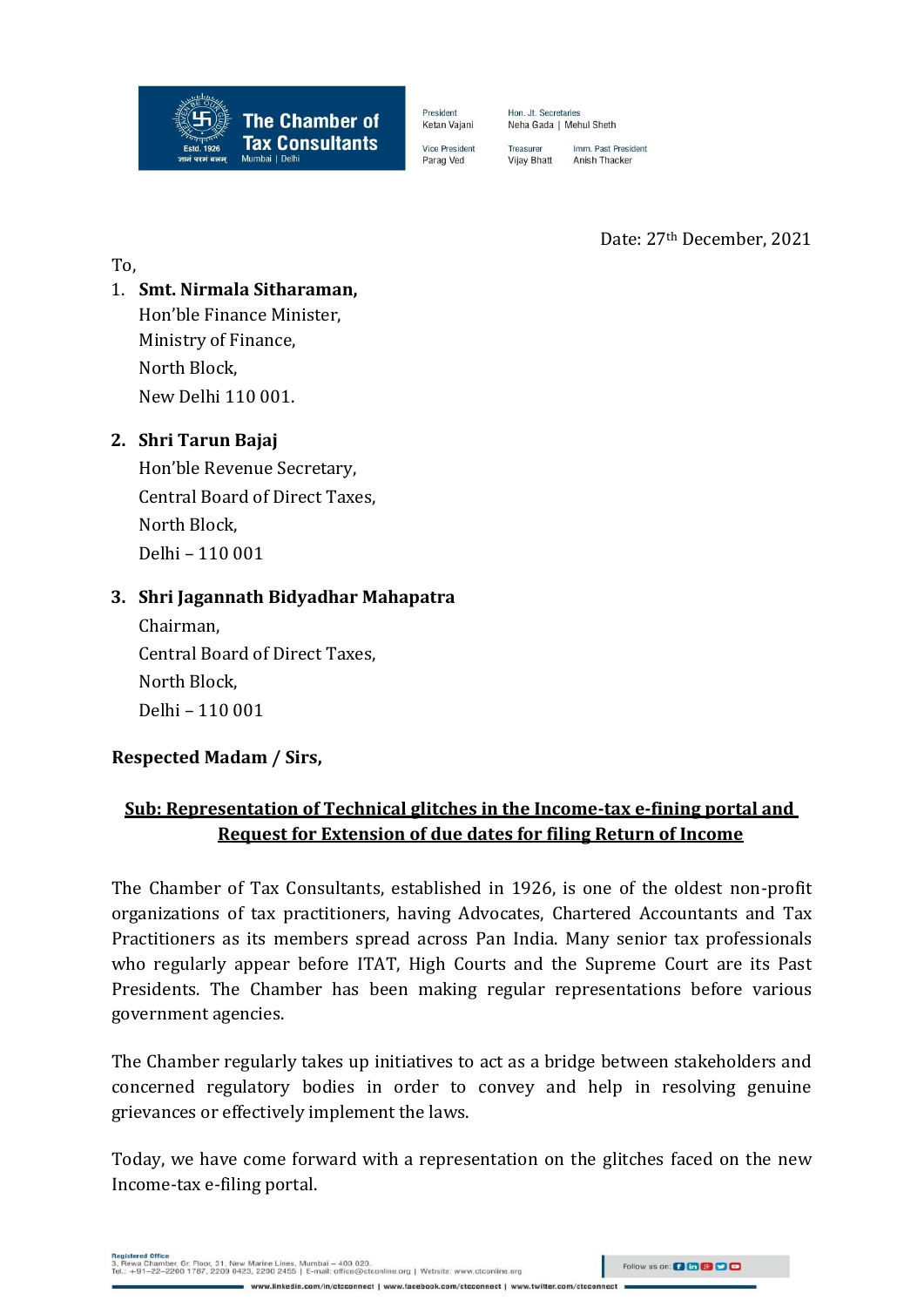

Ketan Vajani **Vice President** Parag Ved

Neha Gada | Mehul Sheth Treasurer Imm. Past President Vijay Bhatt Anish Thacker

Hon. Jt. Secretaries

#### **I. Glitches in the new Income-tax e-filing portal**

At the outset, we sincerely appreciate the ministry for launching the new income-tax efiling portal with a view of technological upgrade and to bring in better and improved functionalities and trying to build a robust mechanism to ease the compliances for the taxpayers.

While the new portal was launched on 7 June 2021, even after more than 6 months, the same is yet to settle down and function appropriately in a smooth and satisfactory manner, due to which the taxpayers are facing unavoidable hardships and issues in undertaking compliances and filing of Income-tax Returns (ITRs). Many technical glitches only add on to the miseries of the taxpayers in filing the ITRs.

The key issues / glitches which are faced are highlighted as under:

#### **1. Issues in login and registration of new assessee / user**

At the outset, we wish to bring it to your kind attention that the portal is very slow and it takes a lot of time even to login into the portal in order to be able to file returns and related forms. Many a times, the login fails too and the taxpayer is not able to login only.

Registration of new assessee / user also is a big challenge as we are not able to register many new assessees on the portal as it gets rejected for reasons unknown.

#### **2. Registration of Digital Signature Certificates (DSC)**

Another major issue is that the DSCs are not getting registered smoothly. At times, the portal asks to change the PIN, at times it throws an error of PAN mismatch, sometimes even the server is down.

Even in the case of registered DSCs, lot of issues are faced while using the DSCs for verification purpose, specifically in the case of Karta / Partner / Directors etc.

#### **3. Issues in getting One-time Passwords (OTPs)**

Even OTPs are not coming on mobile phones or they come after a gap of time and have at times expired at the time of receipt.

#### **4. Constant updation of versions of utilities**

There has been constant updation of utilities and instructions for filing the ITR Forms and Tax Audit Report. For instance, the latest common offline utility for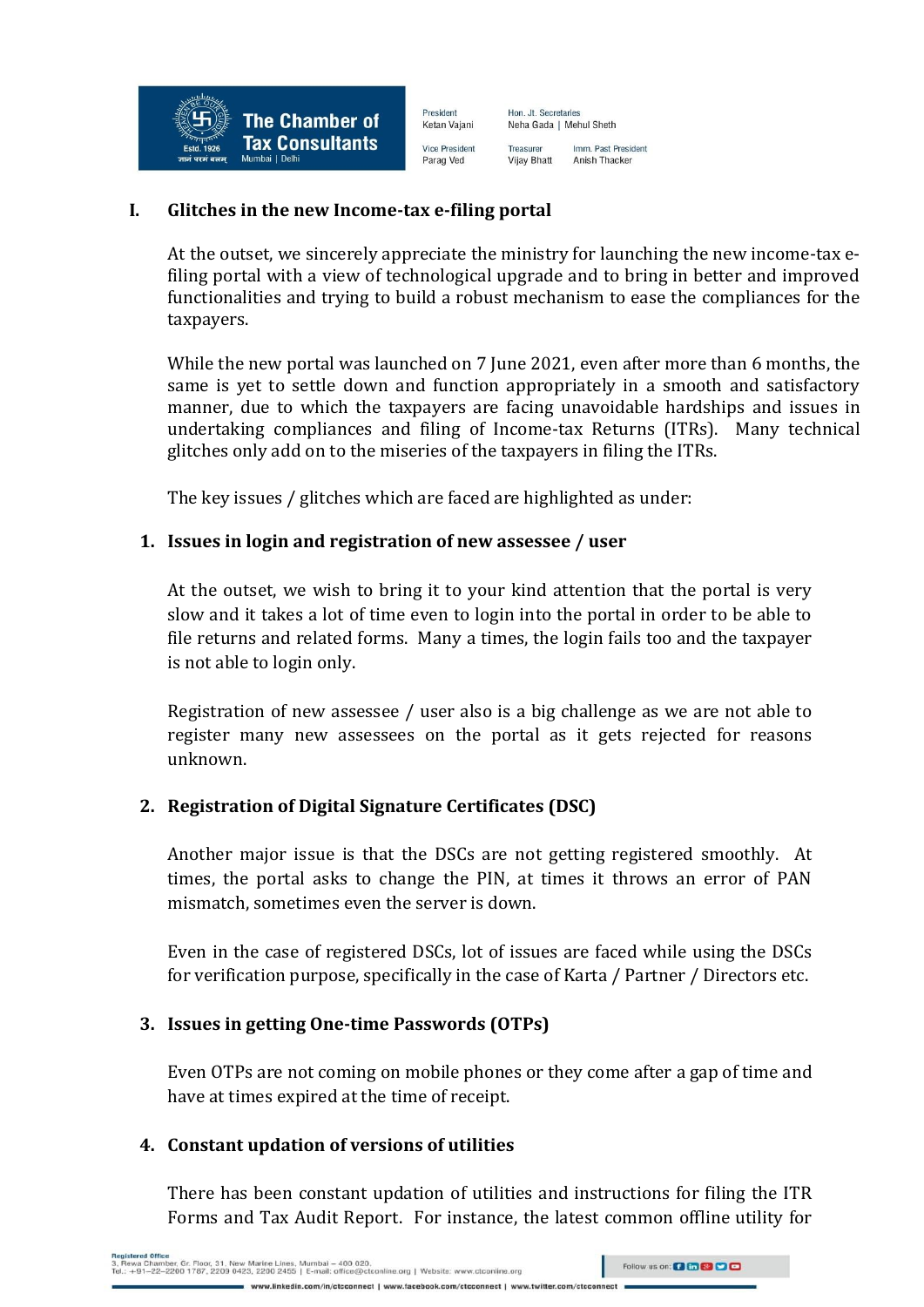

Neha Gada | Mehul Sheth **Vice President** Treasurer Vijay Bhatt

Hon. Jt. Secretaries

Imm. Past President

Anish Thacker

filing ITR 1 to ITR 4 for the AY 2021-22 was released on 20 December 2021. Also, the latest excel utility for ITR 5, ITR 6 and ITR 7 was released on 24 December 2021 and JSON schema for ITR 5 was released on 17 December 2021.

Many taxpayers / consultants use third party software to file the ITRs and the software companies also take time to update the respective softwares with the above updation of utilities and thereby resulting in further delay in filing of ITRs.

### **5. Issues in uploading various forms**

Most taxpayers are unable to file various forms like 10 IC (for opting for concessional tax rate), Form 10B [audit report under section 12A(b) of the Act], Form 29B (for MAT) and Transfer Pricing Reports under section 92E of the Act.

### **6. Reconciliation of details updated in Annual Information System (AIS), Tax Information System (TIS) and Form No. 26AS**

Further, the new system of AIS and TIS has added to the new set of verification and reconciliation of data by taxpayers. It is worth noting that in most of the cases, there is a lot of mismatch in the information reported in TIS as compared to the actual details and the same reported in Form No. 26AS as well.

This has resulted in an additional burden on the taxpayers to reconcile the differences before filing the ITR in order to ensure that there are no further notices / unwarranted 143(1) adjustments and unnecessary hassles post filing of Income tax Returns.

#### **7. Other Issues**

Few other issues are listed hereunder for ready reference of your goodself and further action-

- Issues in accessing the details and data for earlier years;
- Issues in downloading Form No. 26AS;
- Issues in downloading ITR V and ITR forms after uploading;
- Issues in filing Tax Audit Reports in Form No. 3CA / 3CB and Form No. 3CD;
- Issues in registering legal heir;
- Issues in accessing the e-services and other features of the new portal;
- Trouble in filing Rectification Application under section 154 of the Act etc.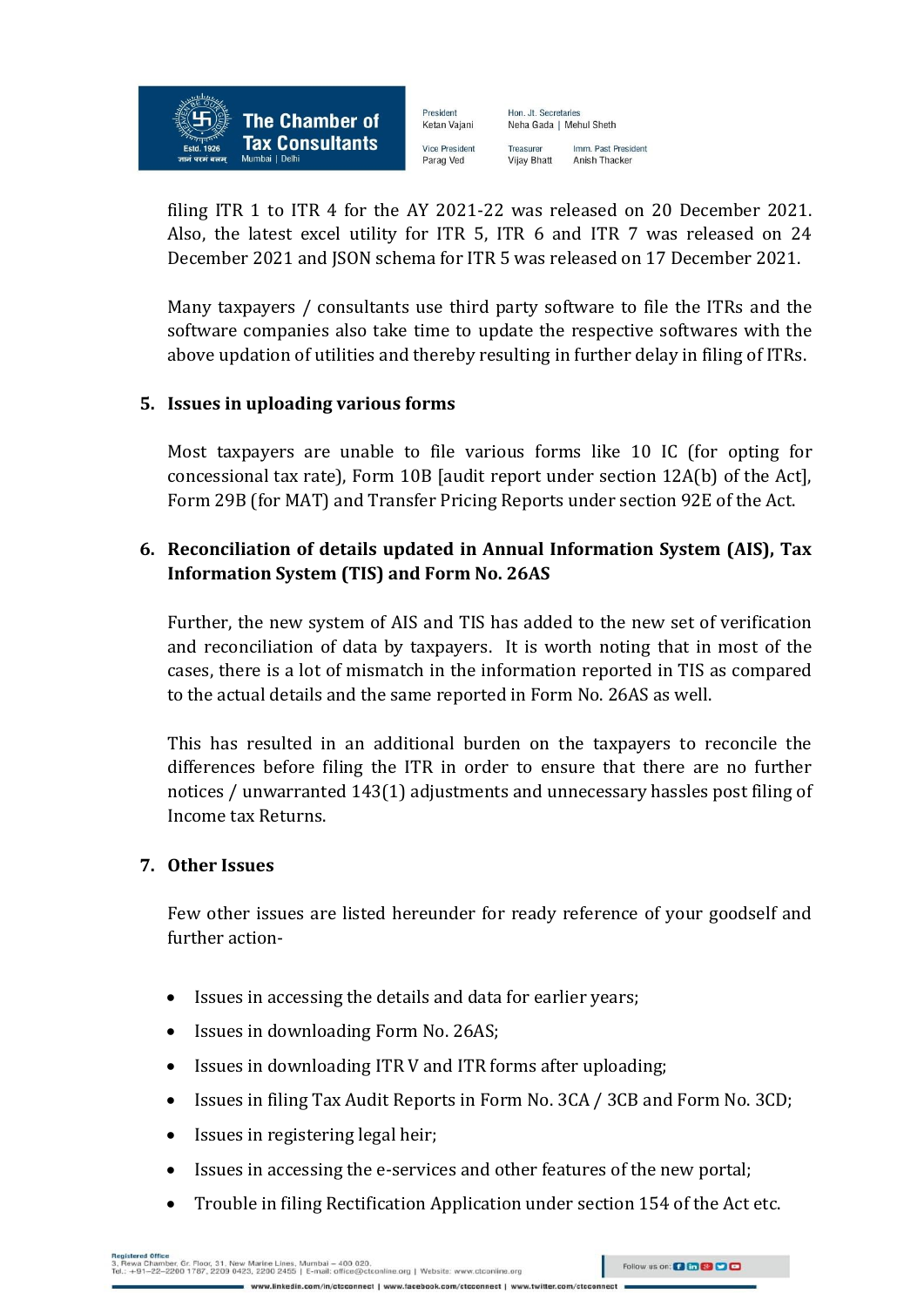

President Ketan Vaiani **Vice President** Parag Ved

Neha Gada | Mehul Sheth Treasurer Imm. Past President Vijay Bhatt Anish Thacker

Hon. Jt. Secretaries

#### **II. Request for extending the due date for filing of ITRs**

While our primary request is to address the various glitches, few of which are listed above, at the earliest so as to enable smooth filing of ITRs and other forms on the new e-filing portal, given the current situation of the portal, we also request your goodself to kindly consider granting the extension in filing the due dates in the interest of the taxpayers.

We at the Chamber, always advocate timely compliance and filings by the taxpayers and firmly believe that it is in the interest of not just the taxpayers but also the country as a whole to file the returns in time and also pay the taxes in time but knowing the reality of the situation and multiple glitches on the portal we are forced to make request for the extension of due dates.

The press release issued by CBDT says that more than 3 crore ITRs were filed on the new e-filing portal till 3 December 2021. The data suggests that over 4 lakh or more returns are filed per day. It further suggests that around 94 percent of the taxpayers are individuals and 5 percent are Firms and Companies, whereas balance 1 percent is other categories *viz.* Trusts, AOPs etc.

In short majority of the taxpayers will have their due dates falling on 31 December 2021. Therefore, it is imperative to consider the extension given the current state of the new e-filing portal and glitches associated with the same.

In light of the above, we request your goodself to kindly consider the extension of due dates for filing of Income tax Returns and also Audit Reports for the assessment year 2021-22 as under-

| Sr. No. | <b>Particulars</b>                                  | <b>Extended Due</b><br>date requested |
|---------|-----------------------------------------------------|---------------------------------------|
| 1       | The due date of furnishing of Return of Income,     | 31 January 2022                       |
|         | which was 31 July 2021 under section 139(1), and    |                                       |
|         | extended to 31 December 2021                        |                                       |
| 2       | The due date of furnishing of Report of Audit under | 28 February                           |
|         | any provisions of the Act, which was 30 September   | 2022                                  |
|         | 2021, and extended to 15 January 2022               |                                       |
| 3       | The due date of furnishing of Return of Income,     | 31 March 2022                         |
|         | which was 31 October 2021 under section             |                                       |
|         | 139(1), and extended to 15 February 2022            |                                       |

негев опсе<br>:wa Chamber, Gr. Floor, 31, New Marine Lines, Mumbai – 400 020.<br>+91–22–2200 1787, 2209 0423, 2200 2455 | E-mail: office@ctr org | Website

www.linkedin.com/in/ctcconnect | www.facebook.com/ctcc